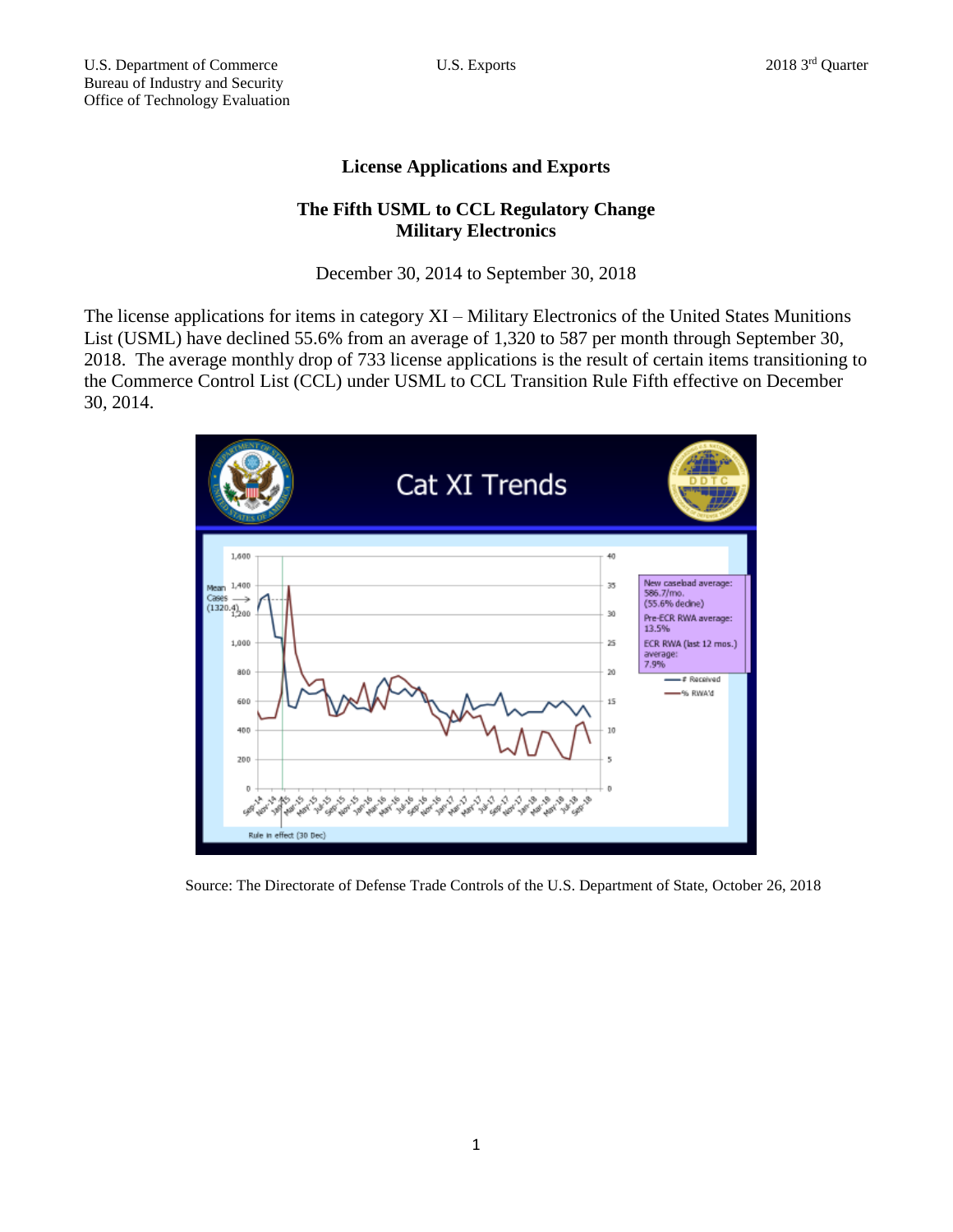Since the fifth USML to CCL regulatory change became effective on December 30, 2014, the average number of BIS license applications for the eight 600-Series items created by this rule is 267 per month through September 30, 2018. The approval rate is 88.4%.





Source: Commerce U.S. Exports Exporter Support System, October 3, 2018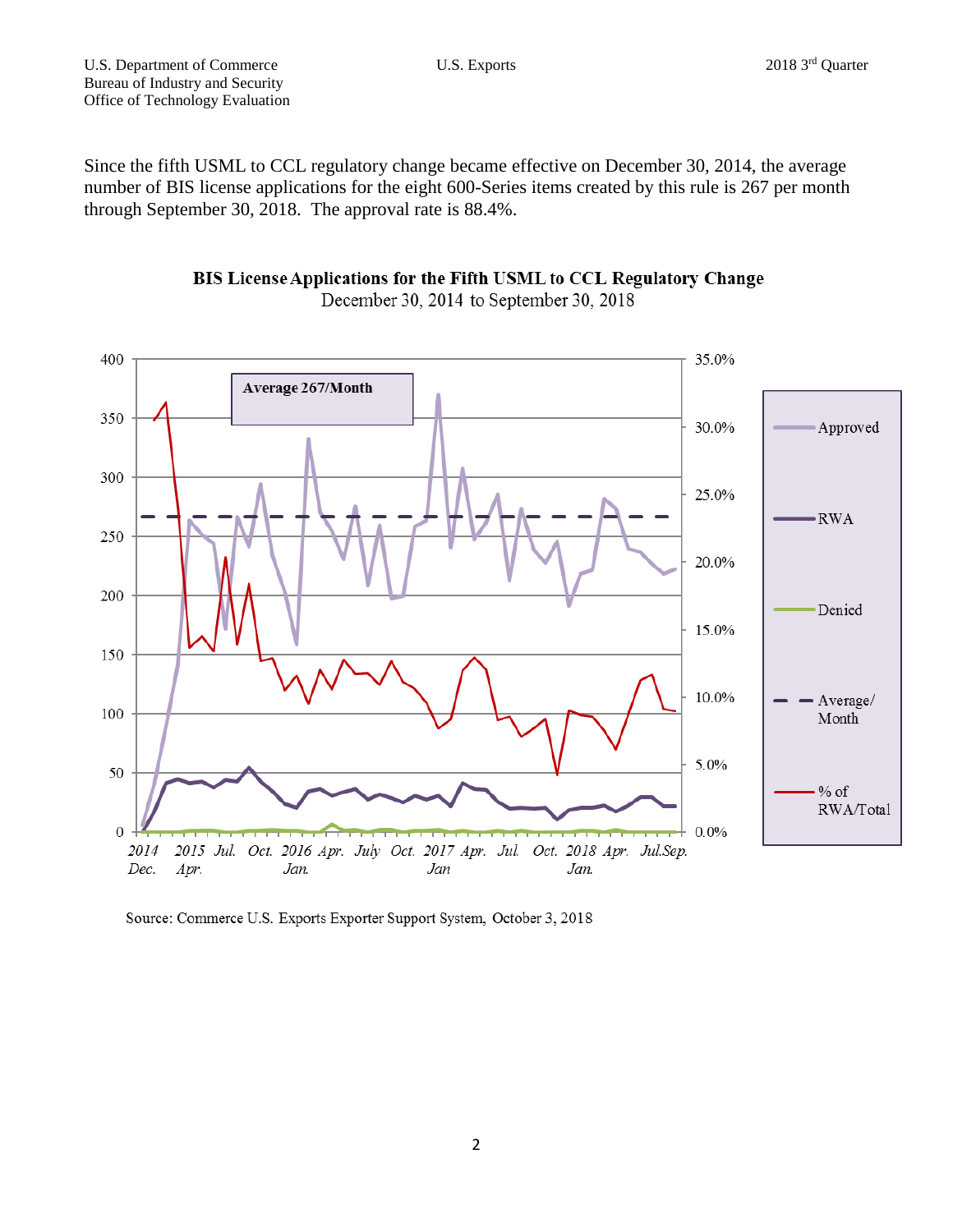From the effective date of December 30, 2014 to September 30, 2018, U.S. exports of items in the fifth USML to CCL regulatory change – Military Electronics items (3y611 and 9y620) under BIS jurisdiction totaled 42,659 shipments for \$2.8 billion.







Source: Automated Export System, November 8, 2018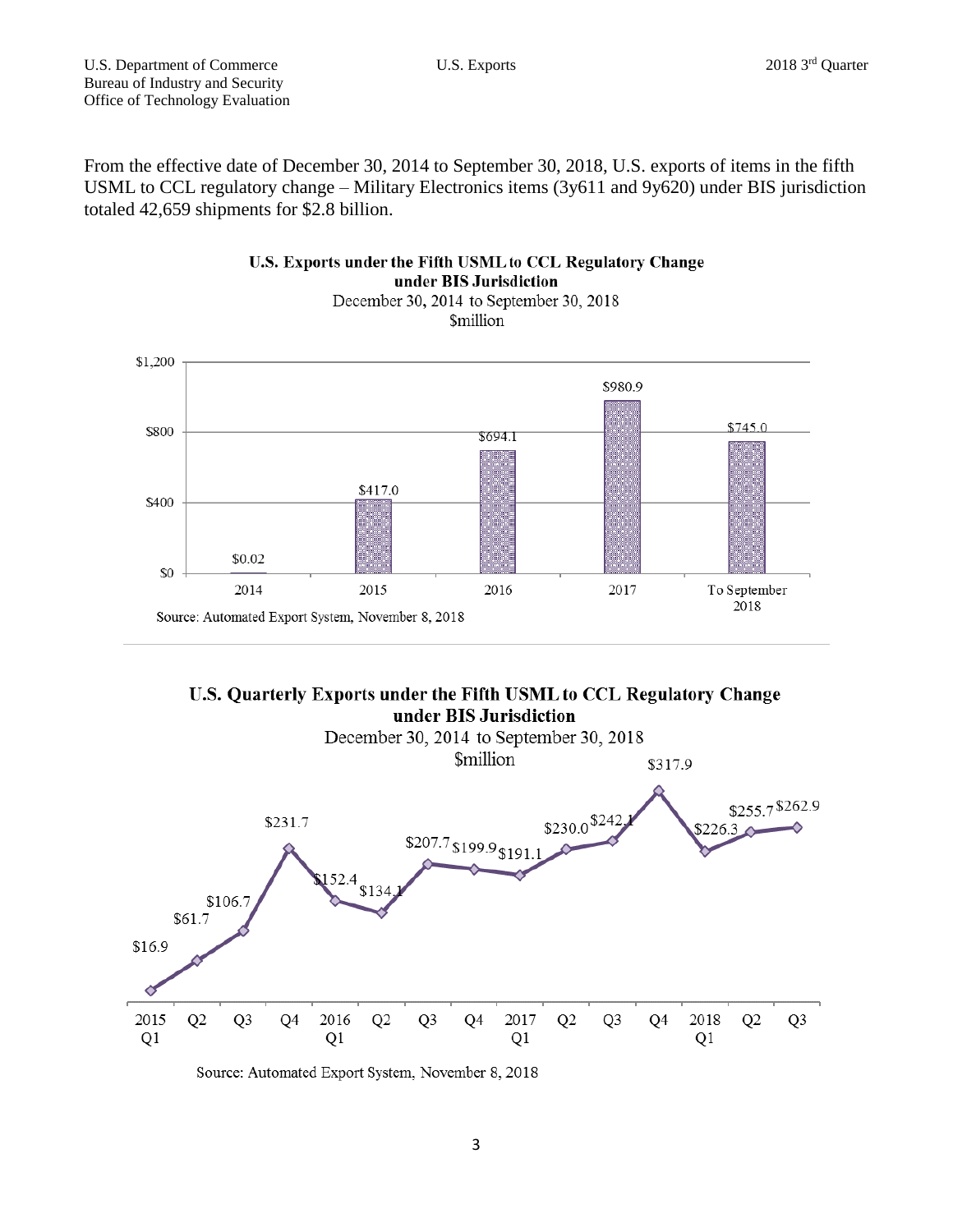| The Fifth USML to CCL Regulatory Change-Military Electronics                                          |                |                |                         |                  |
|-------------------------------------------------------------------------------------------------------|----------------|----------------|-------------------------|------------------|
| Top 15 Destinations of U.S. Exports under BIS Jurisdiction<br>December 30, 2014 to September 30, 2018 |                |                |                         |                  |
|                                                                                                       |                | % of Total     | Value                   |                  |
| Country                                                                                               | Shipment Count | Shipment Count | <i><b>\$million</b></i> | % of Total Value |
| Japan                                                                                                 | 5,079          | 11.9%          | \$760.0                 | 26.8%            |
| United Kingdom                                                                                        | 5,712          | 13.4%          | \$240.8                 | 8.5%             |
| Saudi Arabia                                                                                          | 960            | 2.3%           | \$190.8                 | 6.7%             |
| South Korea                                                                                           | 2,180          | 5.1%           | \$178.4                 | 6.3%             |
| Australia                                                                                             | 1,918          | 4.5%           | \$129.1                 | 4.5%             |
| Canada                                                                                                | 2,595          | 6.1%           | \$127.8                 | 4.5%             |
| <b>United Arab Emirates</b>                                                                           | 624            | 1.5%           | \$116.1                 | 4.1%             |
| Germany                                                                                               | 2,251          | 5.3%           | \$103.7                 | 3.7%             |
| Italy                                                                                                 | 2,149          | 5.0%           | \$98.9                  | 3.5%             |
| Israel                                                                                                | 1,760          | 4.1%           | \$82.1                  | 2.9%             |
| Taiwan                                                                                                | 521            | 1.2%           | \$69.4                  | 2.4%             |
| France                                                                                                | 1,726          | 4.0%           | \$62.6                  | 2.2%             |
| Turkey                                                                                                | 964            | 2.3%           | \$51.1                  | 1.8%             |
| Denmark                                                                                               | 651            | 1.5%           | \$49.9                  | 1.8%             |
| Afghanistan                                                                                           | 786            | 1.8%           | \$45.7                  | 1.6%             |
| <b>Top 15 Total</b>                                                                                   | 29,876         |                | \$2,306.2               |                  |
| <b>Top 15 Total/Grand Total</b>                                                                       |                | 70.0%          |                         | 81.3%            |
| <b>Grand Total</b>                                                                                    | 42,659         |                | \$2,837.1               |                  |
| Source: Automated Export System, November 8, 2018                                                     |                |                |                         |                  |